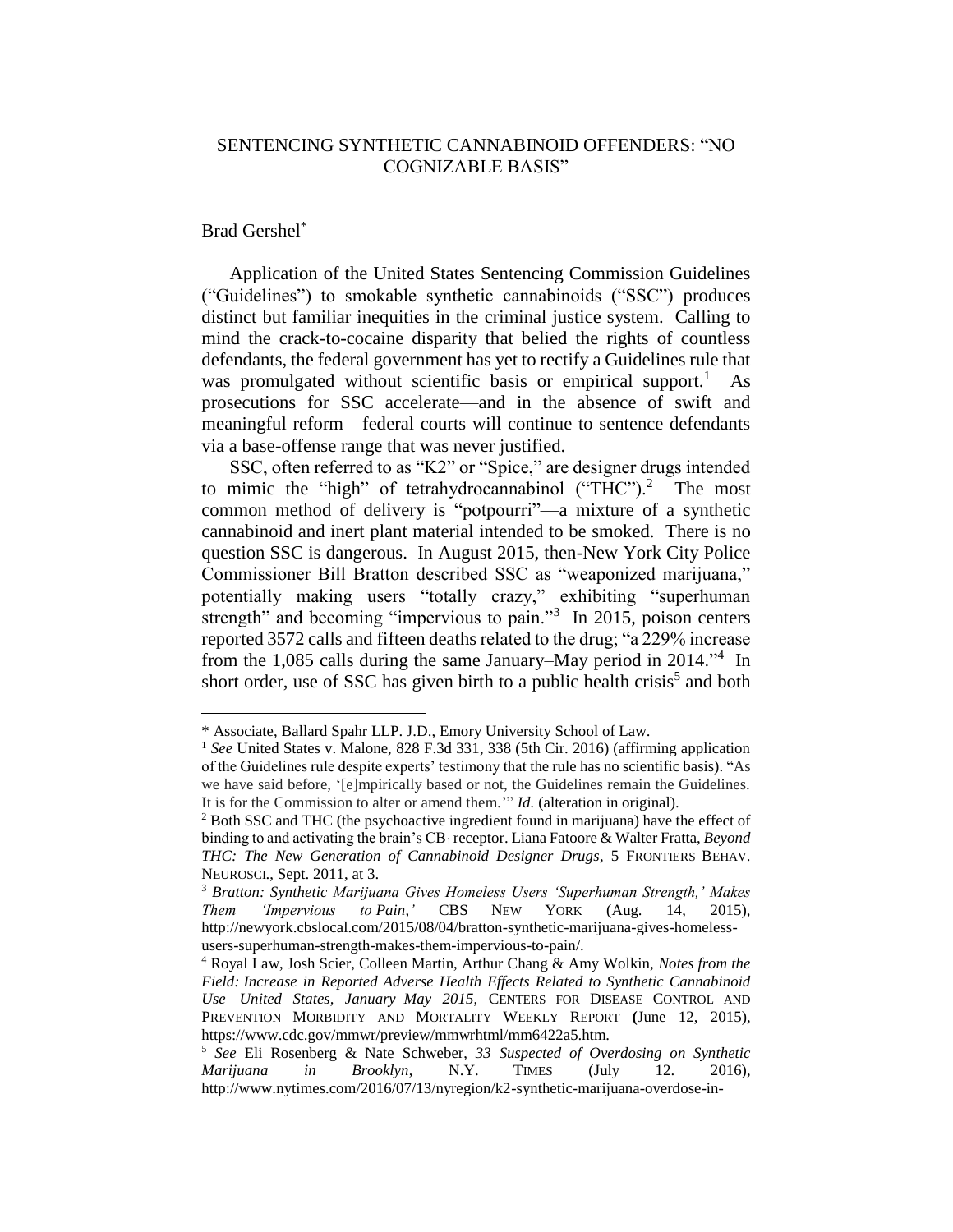$\overline{a}$ 

federal and state legislatures and law enforcement agencies have prioritized cracking down on the drug.<sup>6</sup> Federal regulation of the drug reached its apex in 2012, when Congress permanently placed SSC into Schedule I of the Controlled Substances Act.<sup>7</sup>

<span id="page-1-0"></span>Despite the drug's highest classification in the federal drug schedule (alongside heroin), it remains unlisted in the Guidelines. $8$  In its place, judges must determine the Guidelines-recommended sentence by the marijuana-equivalency ratio<sup>9</sup> for SSC's most closely related controlled substance.<sup>10</sup> In short, judges must make factual findings to determine

<sup>10</sup> *Id.* The Guidelines specifically state that

In determining the most closely related controlled substance, the court shall, to the extent practicable, consider the following: (A) Whether the controlled substance not referenced in this guideline has a chemical structure that is substantially similar to a controlled substance referenced in this guideline; (B) Whether the controlled substance not referenced in this guideline has a stimulant, depressant, or hallucinogenic effect on the central nervous system that is substantially similar to the stimulant, depressant, or hallucinogenic effect on the central nervous system of a controlled substance referenced in this guideline; (C) Whether a lesser or greater quantity of the controlled substance not referenced in this guideline is needed to produce a

brooklyn.html?  $r=0$  ("In 2015, New York City had more than 6,000 emergency room visits involving the drug and two deaths, according to the health department."); Melissa Pamer, *Synthetic Marijuana Creating 'Public Health Crisis' in Skid Row: LAFD Medical Director*, KTLA 5 (Aug. 22, 2016, 1:53 PM), http://ktla.com/2016/08/22/lafd-againresponds-to-skid-row-for-multipatient-incident-likely-involving-illicit-substance/.

<sup>6</sup> *E.g.*, Brief for National Association of Criminal Defense Lawyers as Amicus Curiae Supporting Defendant-Appellant at 22, United States v. Lababneh, No. 15-2070-cr, 2016 WL 1612979 (2d Cir. Apr. 22, 2016) ("In January 2014, the U.S. Drug Enforcement Administration ('DEA') launched an initiative targeting the possession and distribution of synthetic drugs, leading to over 150 arrests in 29 states within several months," and "[i]n September 2015, the DEA, Department of Homeland Security, New York Police Department, and New York City Sheriff's Office raided 80 locations throughout New York City, indicting and arresting a number of individuals in connection with synthetic marijuana.").

<sup>7</sup> Synthetic Drug Abuse Prevention Act of 2012, Pub. L. No. 112-144, § 1152, 126 Stat. 1130, 1130–32 (2012) (to be codified at 21 U.S.C. § 812). Schedule I controlled substances are defined as having no currently accepted medical use in the United States, a lack of accepted safety for use under medical supervision, and a high potential for abuse. 21 U.S.C. § 812(b)(1) (2012).

<sup>8</sup> U.S. SENTENCING GUIDELINES MANUAL § 2D1.1(c), cmt. n. 8(D) (U.S. SENTENCING COMM'N 2015). Under the Guidelines, a narcotic offender's base offense level is determined by reference to either the Drug Quantity Table ("DQT") or Drug Equivalency Table ("DET"), which recommend a base offense level by reference to weight-based quantities of specified controlled substances. Neither the DQT nor the DET includes all known controlled substances; merely those more commonly used.

<sup>9</sup> U.S.S.G. § 2D1.1 cmt. n.6. Under the Guidelines, a controlled substance not listed in either the DQT or DET must be converted into a corresponding quantity of its organic counterpart.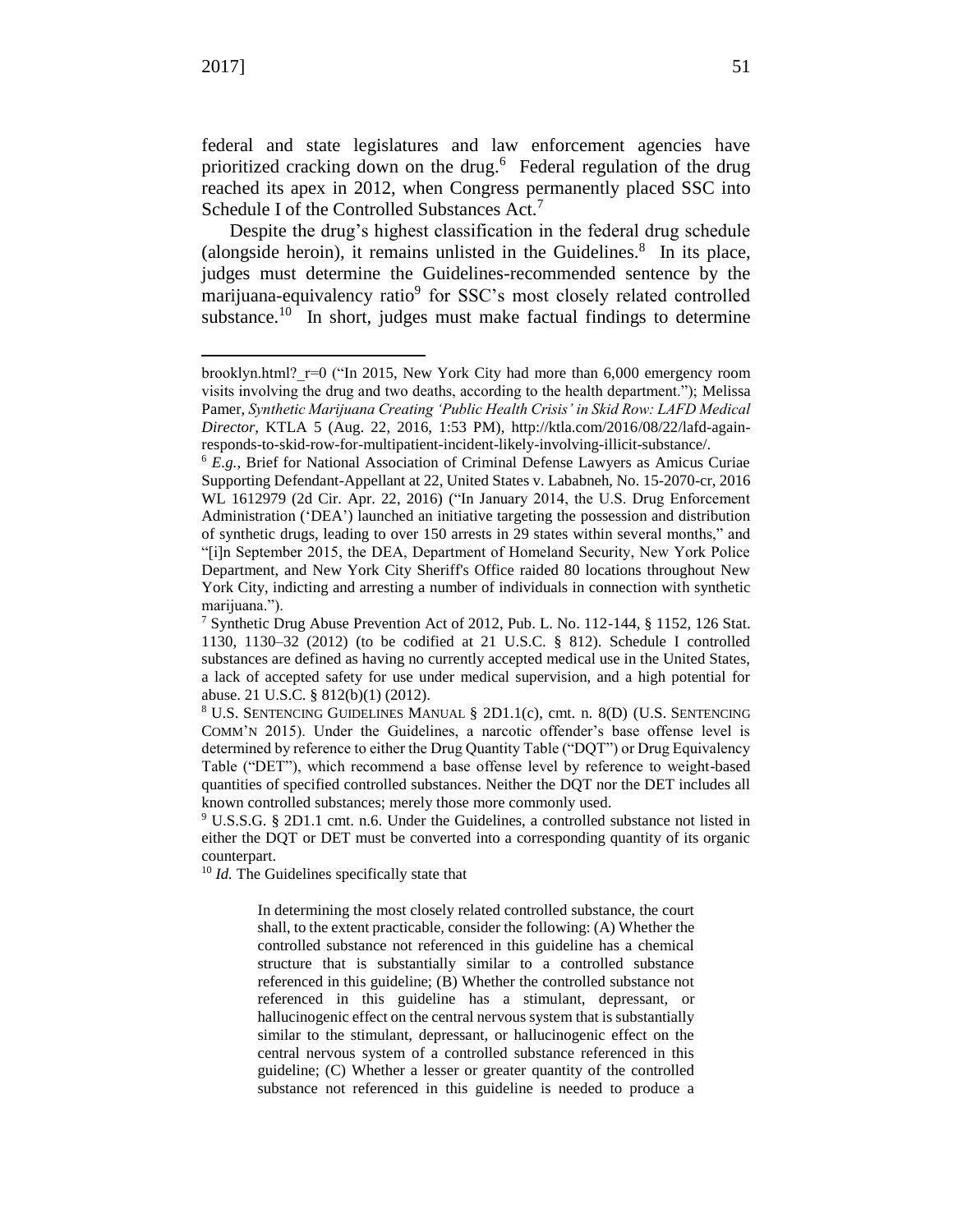whether a controlled substance referenced in the Guidelines is "substantially similar" to SSC's chemical structure, pharmacology and potency level.<sup>11</sup> Here, the government routinely argues that SSC is most closely related to *pure* THC. 12 Under the Guidelines, the marijuanaequivalency ratio of pure THC to marijuana is  $1:167$  (the "Ratio").<sup>13</sup> In other words, each gram of SSC at issue is sentenced as 167 grams of marijuana.

At first blush, one might assume that the Ratio was promulgated with a strict rationale that, *inter alia*, lays a groundwork for the "167" figure. On its face, the figure implies that one gram of marijuana contains 0.6% THC. Yet, for marijuana commonly distributed at the time the Ratio was initially enacted, THC percentages were closer to 4.7% per gram of marijuana, with today's yields hovering near 14% of THC per gram of marijuana.<sup>14</sup> To be sure, the Guidelines indicate that drug equivalences "do not necessarily reflect" a dosage based on its "pharmacological equivalent."<sup>15</sup> However, this note likely refers to equivalences decided by Congress, as was the case with the 1:100 crack-to-cocaine ratio.<sup>16</sup>

With this in mind, the Commission failed to support the Ratio with any explanatory note or scientific data.<sup>17</sup> Sadly, given the agency's tenuous obligations under the Administrative Procedure Act ("APA"), <sup>18</sup> it largely

## *Id.* <sup>11</sup> *Id.*

 $\ddot{\phantom{a}}$ 

<span id="page-2-0"></span>substantially similar effect on the central nervous system as a controlled substance referenced in this guideline.

<sup>12</sup> *See generally K2/Spice*, DRUGS OF ABUSE: A DEA RESOURCE GUIDE, 2015, at 64 ("K2 and Spice are just two of the many trade names or brands for synthetic designer drugs that are intended to mimic THC…"); Brief for National Association of Criminal Defense Lawyers as Amicus Curiae Supporting Defendant-Appellant at 2, United States v. Lababneh, No. 15-2070-cr, 2016 WL 1612979 (2d Cir. Apr. 22, 2016) (in preparing defendant's presentence investigation report, the Department of Probation described an SSC as a chemical compound that mimics THC); United States v. Ramos, 814 F.3d 910, 914 (8th Cir. 2016) (the government called an expert to testify that SSC is substantially similar to THC); United States v. Hossain, No. 15-cr-14034, 2016 WL 70583, at \*2 (S.D. Fla. Jan. 5, 2016) ("[t]he government argued, with the support of Dr. Trecki, that [a SSC] is most closely related … to 'THC'").

<sup>13</sup> U.S. SENTENCING GUIDELINES MANUAL, *supra* note 8, § 2D1.1 cmt. n.8.

<sup>14</sup> Fidelia Cascini, Carola Aiello & GianLuca Di Tanna, *Increasing Delta-9- Tetrahydrocannabinol (∆-9-THC) Content in Herbal Cannabis Over Time: Systematic Review and Meta-Analysis*, 5 CURRENT DRUG ABUSE REVS. 32, 32–40 (2012).

<sup>15</sup> U.S. SENTENCING GUIDELINES MANUAL, *supra* note [8,](#page-1-0) § 2D1.1 cmt. n.8(B).

<sup>&</sup>lt;sup>16</sup> Anti-Drug Abuse Act of 1986, Pub. L. No. 99-570, 100 Stat. 3207 (codified as amended at 21 U.S.C. § 841(b)(1) (1988)).

<sup>17</sup> *See*, *e.g.*, United States v. Hossain, No. 15-cr-14034, 2016 WL 70583, at \*5 (S.D. Fla. Jan. 5, 2016) ("I find it troubling that there does not seem to be any reason behind the 1:167 ratio . . . It appears to have been included in the first set of Guidelines in 1987, with no published explanation.").

<sup>18</sup> Kate Smith & Jose A. Cabranes, *Judging Under the Federal Sentencing Guidelines*,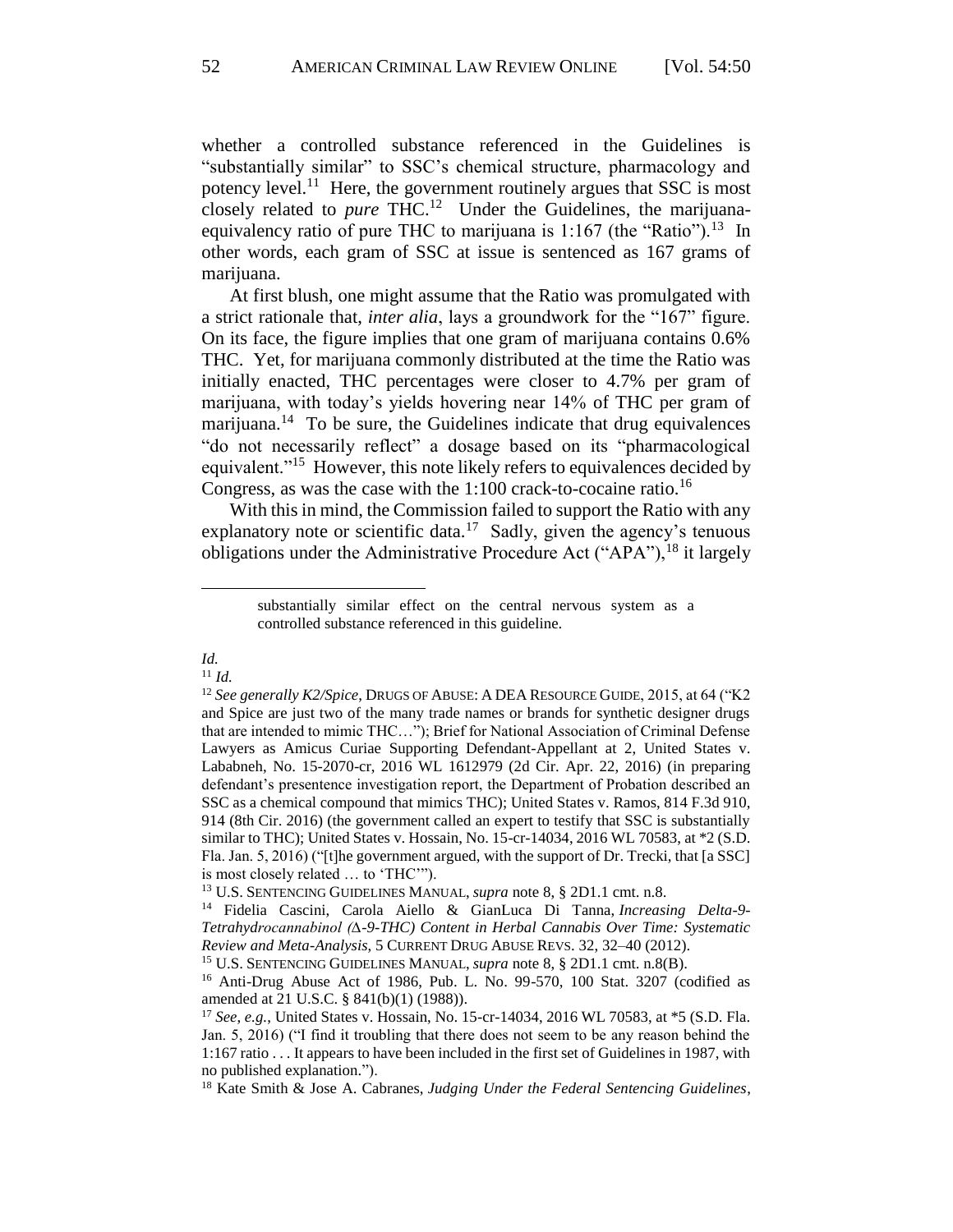$\ddot{\phantom{a}}$ 

<span id="page-3-0"></span>failed to provide explanations or supporting empirical data for *any* of the rules it published.<sup>19</sup> To be sure, while the Commission is subject to the APA's notice and comment requirements,<sup>20</sup> the statute's judicial review provisions do not apply to the Commission's published rules,  $2<sup>1</sup>$  and from its creation until 1996, the Commission worked without rules to govern its own internal practices and procedures.<sup>22</sup> Unfortunately, the absence of internal procedures and judicial review created an environment that manifested a stark departure from traditional rulemaking.<sup>23</sup> For these reasons, the Commission has been the subject of withering criticism<sup>24</sup> for drafting "administrative diktats."<sup>25</sup>

The problems associated with the absence of explanatory content and judicial review are further compounded by the political and social context within which the Guidelines were drafted. By the 1980s, faith in indeterminate sentencing and the theory of rehabilitating defendants gave way to "limited" retribution, or a belief that punishments should be

<sup>91</sup> NW. U. L. REV. 1247, 1271 n.98 (1997).

<sup>&</sup>lt;sup>19</sup> *Id.* at 1256 n.29, 1271 ("The Commission has never sought to explain or justify the particular factors it chose as relevant (and not relevant) to sentence severity . . . Neither in proposing particular guidelines nor in ultimately promulgating them does the Commission explain *why* it is doing what it does."); Nancy Gertner, *From Omnipotence to Impotence: American Judges and Sentencing*, 4 OHIO ST. J. CRIM. L. 523, 535 (2007) ("Without social scientific studies, much less an adequate explanation, the Commission invented entirely new criteria for sentencing . . . There were minimal hearings, little or no legislative history.").

<sup>&</sup>lt;sup>20</sup> 28 U.S.C. § 994(x) (2006) (applying the informal rulemaking procedures of the APA, codified at 5 U.S.C. § 553 (1988), to the Commission).

<sup>21</sup> *See* United States v. Lopez, 938 F.2d 1293, 1297 (D.C. Cir. 1991) (holding that the Commission is exempt from the APA's judicial review provisions).

<sup>22</sup> *See* Rules for Practice and Procedure, 61 Fed. Reg. 52,825 (Oct. 8, 1996); Rules for Practice and Procedure, 61 Fed. Reg. 39,493 (July 29, 1996).

<sup>23</sup> *See, e.g.*, Ronald F. Wright, *Amendments in the Route to Sentencing Reform*, CRIMINAL JUSTICE ETHICS, Winter/Spring 1994, at 58, 64 ("While most rulemaking agencies provide thorough explanations of their final rules, including the factual evidence supporting the rule . . . the commission's explanations for its final guidelines are strikingly terse and conclusory."); Smith & Cabranes, *supra* note [18,](#page-2-0) at 1271 ("Neither in proposing particular guidelines nor in ultimately promulgating them does the Commission explain *why* it is doing what it does"); Gertner, *supra* note [19,](#page-3-0) at 535 ("Without social scientific studies, much less an adequate explanation, the Commission invented entirely new criteria for sentencing . . . There were minimal hearings, little or no legislative history.").

<sup>24</sup> Smith & Cabranes, *supra* note [18,](#page-2-0) at 1256 n.29, 1271 ("[T]he Commission has never sought to explain or justify the particular factors it chose as relevant (and not relevant) to sentence severity . . . Neither in proposing particular guidelines nor in ultimately promulgating them does the Commission explain *why* it is doing what it does"); Gertner, *supra* note [19,](#page-3-0) 535 (2007) ("Without social scientific studies, much less an adequate explanation, the Commission invented entirely new criteria for sentencing . . . There were minimal hearings, little or no legislative history").

<sup>25</sup> Kate Smith & Jose A. Cabranes, *Judging Under the Federal Sentencing Guidelines*, 91 NW. U. L. REV. 1247, 1271 (1997).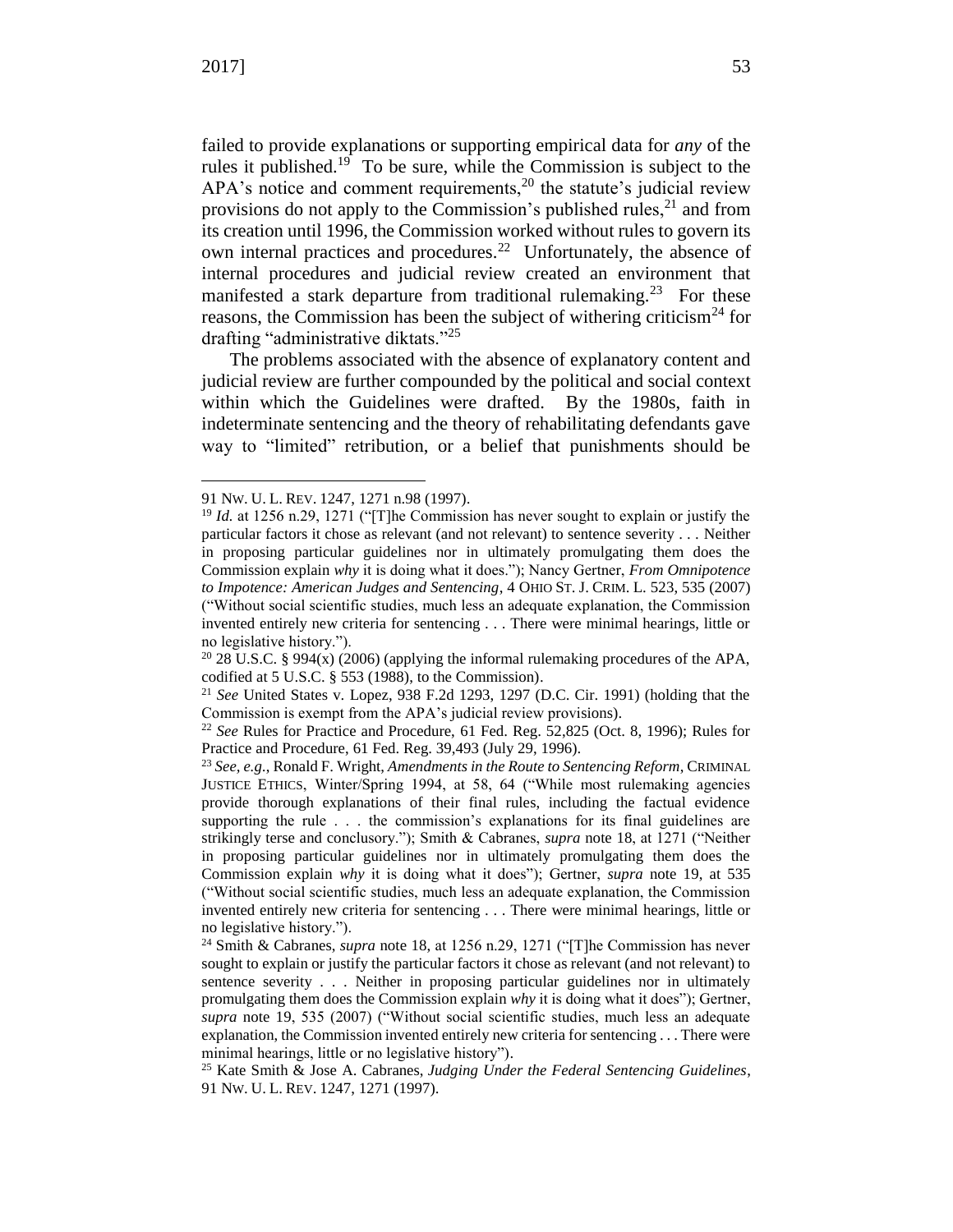commensurate with the seriousness of the crime.<sup>26</sup> As "tough-on-crime" talk percolated throughout all levels of government, the Commission drafted a set of decidedly pro-prosecution rules with sentences that were far more punitive than ever before.*<sup>27</sup>* The resulting explosion in federal incarceration rates in the decades that followed<sup>28</sup> has inspired some recent significant reforms.<sup>29</sup> For example, in 2014, the Justice Department announced an initiative to "encourage" qualifying federal inmates to petition for a commutation,<sup>30</sup> with the selective criteria aimed at nonviolent drug offenders who, under today's sentencing regime, would likely have received a substantially lower sentence.<sup>31</sup> As of October 28, 2016, the Obama Administration granted 583 commutation petitions in 2016 alone, a figure that more than doubles the total number of commutations granted from the years  $1967$  through  $2014.<sup>32</sup>$  In spite of these developments, the Ratio remains untouched and, given the uptick in prosecutions involving the drug and recent political discourse at the state and federal level,  $33$  is likely to remain a non-priority.

Given the Ratio's lack of scientific and empirical support, it is disconcerting that the government advocates so strongly for its application. In the first instance, however, it is far from settled whether SSC is fairly classified as *pure* THC. As described above, because SSC is not specifically referenced in the Guidelines, to establish a defendant's

 $\overline{a}$ 

<sup>26</sup> *See*, *e.g.*, S.REP. NO. 98-225, at 38 (1983) ("[A]lmost everyone involved in the criminal justice system now doubts that rehabilitation can be induced reliably in a prison setting, and it is now quite certain that no one can really detect whether or when a prisoner is rehabilitated.").

<sup>27</sup>*See* Nancy Gertner, *A Short History of American Sentencing: Too Little Law, Too Much Law, Or Just Right*, 100 J. CRIM. L. & CRIMINOLOGY 691, 701 (2010) (noting the guidelines were far more punitive than past sentencing and based on "limited" and "skewed" data); Marc Mauer, *Thinking About Prison and its Impact in the Twenty-First Century*, 2 OHIO ST. J. CRIM. L. 607, 610 (2005).

<sup>28</sup> *See* Mauer, *supra* note 27, at 610.

<sup>&</sup>lt;sup>29</sup> David Cole, *Turning the Corner on Mass Incarceration*, 9 OHIO ST. J. CRIM. L. 27, 29–30 (2011).

<sup>30</sup> James M. Cole, U.S. Deputy Attorney Gen., Remarks as Planned for Delivery at the Press Conference Announcing the Clemency Initiative (April 23, 2014).

 $rac{31}{32}$  *Id.* <sup>32</sup> *Clemency Statistics*, U.S. DEP'T OF JUST. (updated Jan. 3, 2017), https://www.justice.gov/pardon/clemency-statistics.

<sup>33</sup> In response to the rise of overdoses over the summer months of 2016, see *Bratton*, *supra*, note [3.](#page-0-0) *See also* CTR. FOR DISEASE CONTROL AND PREVENTION, *supra* note 4; Rosenberg & Schweber, *supra* note 5*,* elected officials have declared a public health crisis and proposed new legislation aimed at curbing its use; *see also e.g.*, Press Release from Sen. Chuck Schumer, Dem., N.Y. (July 29, 2016) *available at*  https://www.schumer.senate.gov/newsroom/press-releases/with-dangerous-k2-salespopping-up-in-the-finger-lakes-and-the-southern-tier-schumer-introduces-newlegislation-to-make-chemicals-in-k2-drug-illegal-recent-scourge-in-binghamton-andupstate-ny-demands-action-to-cripple-chemists-that-cook-up-batches-of-deadlysynthetic-drugs.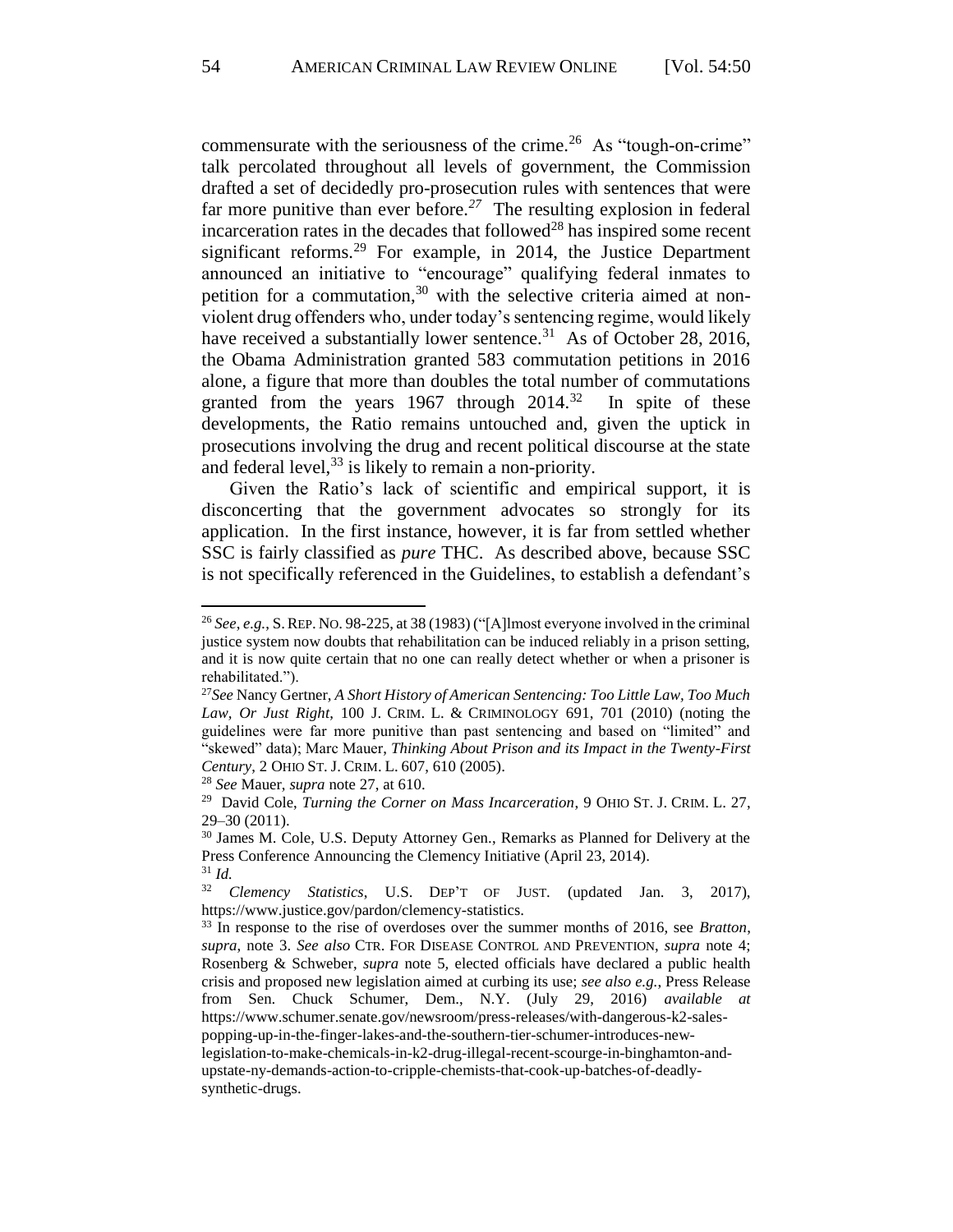base offense level, courts are mandated to consider a three-factor inquiry to find SSC's most closely related controlled substance already referenced in the Guidelines. $34$  With respect to the first factor (parity of chemical structures), the government does not dispute that SSC and THC are chemically dissimilar.<sup>35</sup> With respect to the second factor (parity of pharmacological effects), the government's rationale hinges on "drug discrimination studies" that evaluate the interaction of THC and SSC in laboratory animals.<sup>36</sup> Based on the results of these studies, SSC and THC affect the central nervous system in a substantially similar way; both substances produce a euphoric effect, cause heart palpitations and have the potential to cause hallucinations, psychoses and severe agitation.<sup>37</sup> However, in at least two instances, a defendant has challenged these studies on grounds that they are unreliable. $38$  In one of these instances, the Fifth Circuit was presented with the argument that, pursuant to Circuit precedent, animal studies cannot provide meaningful insight into the effects of human users.<sup>39</sup> Ultimately, the court distinguished its prior decision on grounds that the case at bar dealt with factfinding at *sentencing*, and not trial. Given that, under the Guidelines, the standard for admitting evidence at sentencing is "substantially lower" than at trial,  $40$ animal studies may provide sufficient indicia of reliability to form a basis of fact. $41$ 

As at least one federal judge has noted, equating SSC with *pure* THC runs afoul of the plain language of the Guidelines.<sup>42</sup> In particular, THC is

 $\ddot{\phantom{a}}$ 

<sup>34</sup> *See supra* note [8.](#page-1-0)

<sup>35</sup> *E.g.*, United States v. Ramos, 814 F.3d 910, 918 (8th Cir. 2016) ("[S]ynthetic cannabinoids do not have a chemical structure similar to either THC or marijuana."); United States v. Hossain, No. 15-cr-14034, 2016 WL 70583, at \*5 (S.D. Fla. Jan. 5, 2016) (acknowledging same).

<sup>36</sup> *See, e.g.*, Transcript of Evidentiary Hearing held on January 14, 2014 at 28:16, United States v. John Tebbetts, No. 12-cr-567 (N.D.N.Y. 2014); *Hossain*, 2016 WL 70583, at \*2.

<sup>37</sup> *See, e.g.*, Transcript of Evidentiary Hearing held on January 23, 2015 at 75:23; United States v. Mary Ramos, No. 13-cr-2034 (N.D. Iowa 2015).

<sup>38</sup> *Hossain*, 2016 WL 70583; United States v. Malone, 828 F.3d 331, 336 (5th Cir. 2016). <sup>39</sup> *Malone*, 828 F.3d at 336.

<sup>40</sup> U.S. SENTENCING GUIDELINES MANUAL § 6A1.3(a) (U.S. SENTENCING COMM'N 2004).

<sup>41</sup> *Malone*, 828 F.3d at 336–37.

<sup>42</sup> United States v. Ramos, 814 F.3d 910, 923–24 (8th Cir. 2016) (Bright, J., concurring in part and dissenting in part). Judge Bright took issue with the majority's view that plant material should not be considered in conjunction with SSC, given its description in the CSA as SSC and not SSC "potpourri." In particular, this view rests upon three words in the third factor of the "substantially similar" test: namely the words "the controlled substance." For Judge Bright, limiting the interpretation of the statute to three words does not take into account "the language and design of the [Guidelines] as a whole. In the context of this factor, the Guidelines clearly state that consideration of plant material should be given when assessing which THC-based controlled substance is "most closely related" to a THC analogue. *Id.*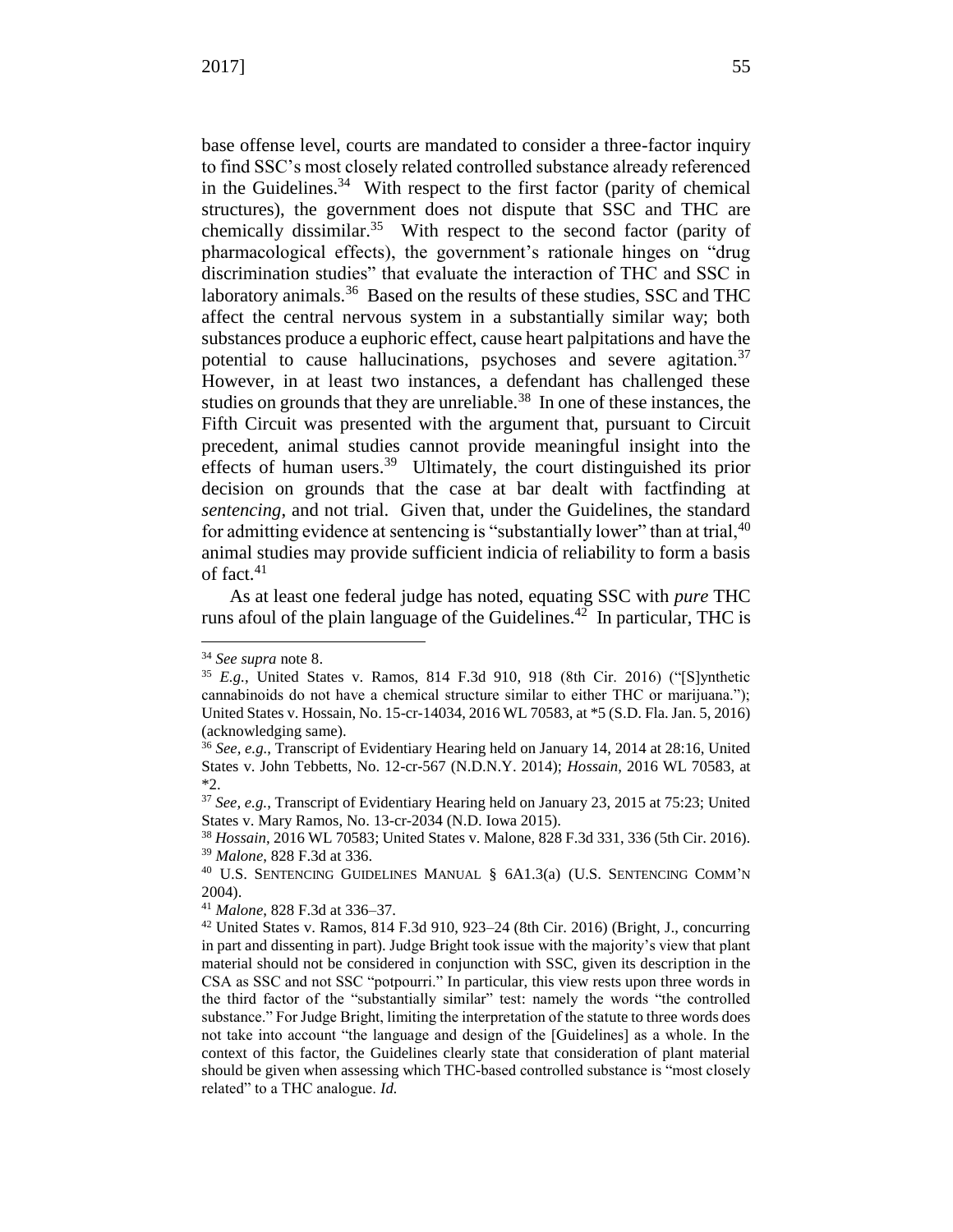listed as *both* an individual controlled substance and as the psychoactive ingredient for a distinct number of controlled substances.<sup>43</sup> Critically, the distinction between these substances (which informs the corresponding base-offense level) is the *amount of apparent plant material.*<sup>44</sup> A controlled substance that contains "less" plant material is conferred a smaller base-offense range, whereas a substance that contains "more" plant material is conferred a larger one.<sup>45</sup> As described earlier, SSC is traditionally distributed as potpourri (a mixture of a synthetic cannabinoid *and* inert plant material) and, as recently as 2011, was described by the DEA as having similar "psychological effects" to those of marijuana.<sup>46</sup> Yet, in every published federal case that has dealt with this question, the government has argued (and the courts have agreed) that SSC is substantially similar to, *e.g.*, *pure* THC (a chemical substance that contains no plant material).<sup>47</sup> These decisions are grounded, in part, on the isolation of SSC from the plant material contained in the potpourri.<sup>48</sup> In this vein, just as THC is the active ingredient in marijuana, SSC is the active ingredient in potpourri, and spraying SSC onto inert plant material "would not change [SSC]'s nature, character, or potency."<sup>49</sup>

To be sure, some courts have upheld the Ratio, but this does not detract from the argument that the Ratio itself is unsupported by reasoning or empirical data. *Ramos* and *Malone* were decisions merely affirming lower courts' classifications of SSC as THC upon a review of *clear error*, and during a stage of litigation with relaxed evidentiary standards.<sup>50</sup> As Judge

<sup>48</sup> *See, e.g.*, *Ramos*, 814 F.3d at 918.

<sup>49</sup> *Id.* at 919.

 $\ddot{\phantom{a}}$ 

<sup>43</sup> *Compare* U.S. SENTENCING GUIDELINES MANUAL § 2D1.1(c) n.H (U.S. SENTENCING COMM'N 2015) (Hashish defined as a resinous substance of cannabis that includes THC *and at least two* additional substances) (emphasis added), *with* Schedules of Controlled Substances, 21 C.F.R. § 1308.11(d)(31) (2016) (Tetrahydrocannabinols listed as a distinct Schedule I substance).

<sup>&</sup>lt;sup>44</sup> The marijuana equivalency ratio under U.S SENTENCING GUIDELINES MANUAL § 2D1.1, cmt. n.8(D) (U.S. SENTENCING COMM'N 2015) increases as the amount of plant material decreases. For example, marijuana (listed under *id.* as 1:1 ratio) is described as "all parts of the plant Cannabis sativa L," 21 U.S.C. § 802(16); Cannabis Resin or Hashish (listed under U.S SENTENCING GUIDELINES MANUAL § 2D1.1, cmt. n.8(D) (U.S. SENTENCING COMM'N 2015) as 1:5 ratio) contains "fragments of plant material," §  $2D1.1(c)$  n.H; and Hashish Oil (listed under § 2D1.1 cmt. n.8(D) as 1:50 ratio) is described as "essentially free of plant material," § 2D1.1(c) n.H.

<sup>45</sup> U.S SENTENCING GUIDELINES MANUAL § 2D1.1, cmt. n.8(D) (U.S. SENTENCING COMM'N 2015)

<sup>46</sup> *Drugs of Abuse: A DEA Resource Guide*, DEP'T OF JUSTICE, DRUG ENF'T AGENCY 64– 65 (2011) https://www.dea.gov/pr/multimedia-library/publications/drug\_of\_abuse.pdf.

<sup>47</sup> *E.g.*, United States v. Ramos, 814 F.3d 910, 919 (8th Cir. 2016); United States v. Carlson, 810 F.3d 544, 556 (8th Cir. 2016); United States v. Malone, 828 F.3d 331(5th Cir. 2016); United States v. Hossain, No. 15-cr-14034, 2016 WL 70583, at \*4 (S.D. Fla. Jan. 5, 2016).

<sup>50</sup> *Ramos*, 814 F.3d at 919 (finding no "clear error" in the district court's calculation using a 1:167 marijuana-equivalency ratio); *Malone*, 828 F.3d at 336–37 (holding that